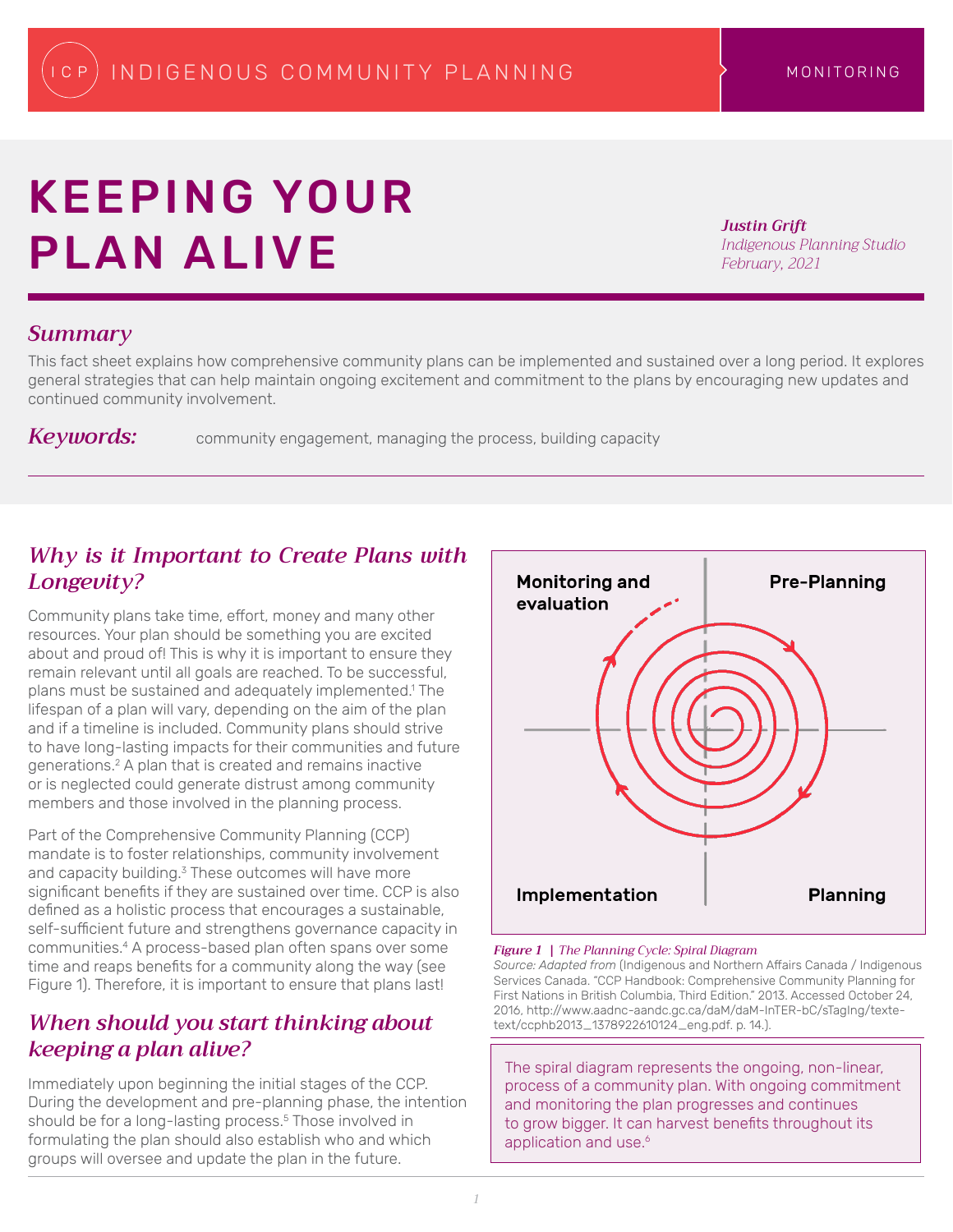# *How Long is Long Enough?*

It depends on the plan and the project in mind. A comprehensive community plan can last through multiple generations; it depends on how often it is updated and the community's commitment.<sup>7</sup> That being said, a plan may have run its course and is no longer relevant; at this time, it may be more beneficial to begin a new plan. With ongoing communications and regular community engagements, members and those involved in facilitating the plan should know when a plan has run its course and when the set goals have been achieved.

# *Who is Involved in Keeping a Plan Alive?*

There are a variety of people who can be involved in keeping a CCP alive. From the onset, your planning team, who creates the plan, must delegate tasks and responsibilities to those who will oversee the process. Each person involved in these phases plays a part in the longevity of the plan. Ongoing commitment and leadership from the Chief and Council is also important. The involvement and advocacy of community members is oftne critical too. Therefore, everyone should be involved in keeping it alive.

## *What are Some Strategies to Keeping Plans Alive?*

#### 1. Risk management (during Pre-planning and Planning phases)

Challenges that may disrupt your plan in the future should be anticipated and considered early on. At the pre-planning stage, you and your team should list the potential risks that may arise in any planning phase. This would allow you to predict where things could take longer to complete or that may require more community engagement. After writing down these risks, you and your planning team should prepare a response for each. This will allow for the plan to move forward without too many obstacles.<sup>8</sup>

Here is a list of risks that could occur and impede on the success and longevity of your plan:

- Increase in costs and lack of resources or funding
- Change in Chief, Council or administration during any stages of the plan<sup>9</sup>
- Time: the implementation and development of the plan could require more time than allocated initially
- Lack of technological resources (printers, computers, access to email, etc.), or lack of accessibility and/or technological skills
- Other external factors could impede the success of the plan (pandemic, fire, flood)<sup>10</sup>
- Conflicts or disagreements between community groups and the administration in your community

#### 2. Transform long-term plans into short-term goals (Preplanning Phase)

As mentioned above, plans are usually processes that last over a certain amount of time. They can vary from 10-year plans to more short-term projects. During the process, you

may find that your community loses sight of the broader goals and objectives. To avoid this, you should create shortterm targets.<sup>11</sup> These targets should be straightforward and manageable. Keep it as simple as possible. Articulating these shorter targets among the planning team, administration, Chief, Council and community

#### *A planning team can consist of*

a lands manager, consultant, planner, Chief, Council and other community groups.

is also essential. Identifying who is responsible for addressing these targets will lead to your larger goals being met (see Figure 2).



*Figure 2 | Flow chart with short-term targets, for long-term plans*

#### 3. Evaluation: analyze, revision, updates (Monitoring phase)

Evaluating the effectiveness of your plan and how it is benefitting your community is important to not only see how you are doing during the implementation but also at what is working and what is not.<sup>12</sup> An evaluation can include reviewing a checklist, discussing progress or handing out a survey to your community for feedback.<sup>13</sup> This will also allow for your community to see the status and the results of the plan. Evaluating your plan and its effectiveness can done by establishing key performance indicators (KPIs).

An evaluation also leaves the possibility for new goals and objectives to be established, and for the community to personalize the plan even more.14 A revision of the plan would also allow for new updates on the current challenges and situations present in your community.<sup>15</sup> Revitalizing your plan with new colours and styles should also be considered. Ensure that current technologies and software are being used.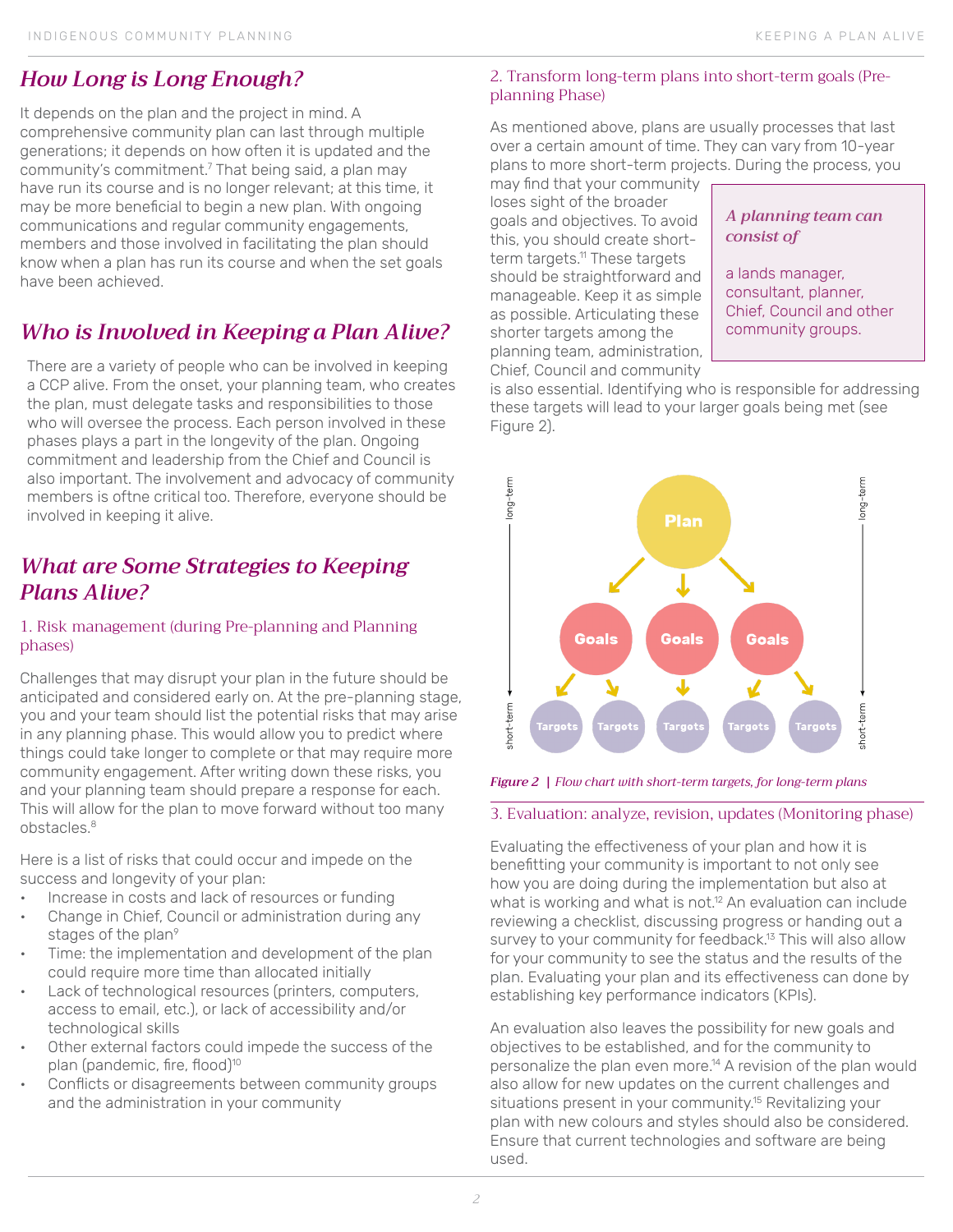#### *KPIs*

are tools that determine how effectively an organization is achieving its objectives. See *Understanding KPIs.* 



#### *Risk Management*

Anticipate, identify and plan for setbacks and unannounced events that may alter the plan.

## *Set manageable targets*

Avoid getting overwhelmed by a large plan and set smaller objectives.

### *Evaluate and revise*

Evaluate the effectiveness of the plan regularly and update with new technologies when possible.

## *Remain transparent*

Be prepared to share what is working and not working with your community, this will help foster trust and confidence.

## *Community engagement*

Encourage community input on the plan among all ages and groups often.

*Figure 3 | Summary of strategies to keeping plans exciting*

#### 4. Outcome sharing, transparency (throughout ALL phases)

It is critical that there is a great degree of transparency for all involved with the plan. Allowing the Chief, Council, administration and members of the community to see every step of the process will lead to greater satisfaction along the way.16 Ongoing openness will also instill trust, which will propel the plan to excel in the future.

#### 5. Community engagement (throughout ALL phases)

Keep conversations going, encourage everyone to discuss and invite all to the table. Keeping all members involved and excited is crucial. Engaging with your members will also allow for opinions and ideas to be shared that could simplify or customize aspects of the plan. These engagements can be facilitated in different ways to reach the Elders of your community and all ages and groups. Activities like school workshops, council meetings, outdoor presentations would all help foster curiosity, trust among members and long-lasting relationships.17



*Figure 4 | Nourishing the plan at all stages, to encourage a long-lasting plan* 

## *What resources are needed to keep plans alive?*

Encouraging the continuity of a plan will require a large amount of community capacity. As seen above, this can be done through different types of community engagements, group gatherings and workshops. Giving members up-todate information, demonstrating the outcomes and the benefits of a plan will provide more transparency and greater community support.

Other resources that will be necessary are financial support and time. Once a plan is launched, finances will be necessary to update and evaluate. Some financial support may be required to facilitate community engagements. Time is also critical in keeping a plan on course. Investing significant amounts of time in engagements, reviews and check-ins will be important.

For more information on collecting input from your community, see *Engaging Your Community.*